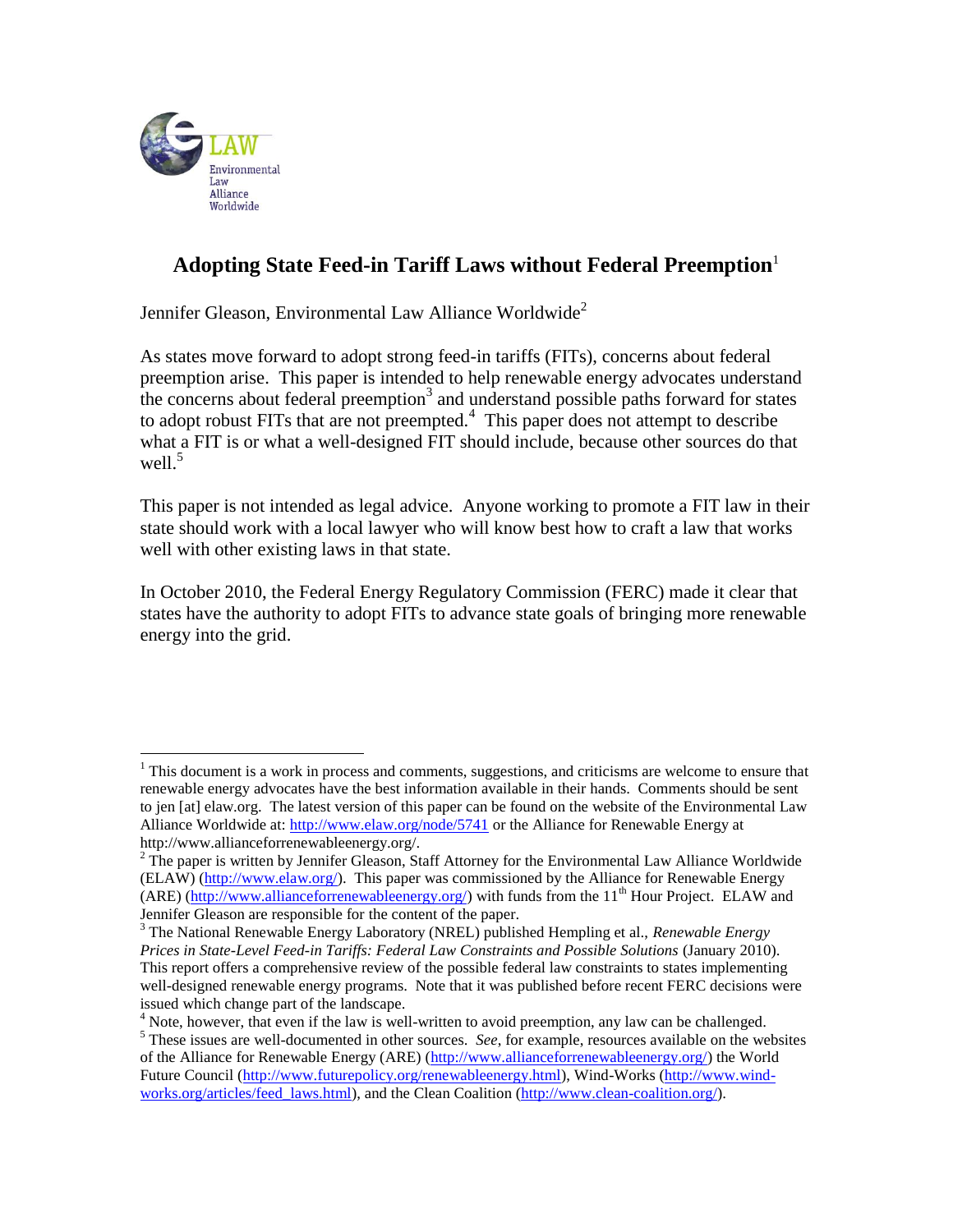## THE FEDERAL POWER ACT

The Federal Power Act (FPA) grants the federal government jurisdiction over the "sale of electric energy at wholesale" which is further defined as a "sale of electric energy to any person for resale." FPA § 201. The Federal Energy Regulatory Commission (FERC) has sole iurisdiction over rates charged for electricity sold at wholesale.

There are at least four exceptions to this sole federal jurisdiction:

1. Alaska, Hawaii and Texas

The first exception is that the FPA does not regulate wholesale sales in Alaska, Hawaii and most of Texas because these electric grids do not cross state lines. Section 201 of the FPA only applies to sales in interstate commerce.<sup>6</sup>

#### 2. Sales from State Agencies

The second exception is sales *from* the federal government, a state, or a subdivision of a state. The FPA states that it does not apply to sales from these entities (and a few others). FPA § 201(f).

#### 3. PURPA

 $\overline{a}$ 

The third exception is that states have limited authority to set the rate for purchases of wholesale electricity under the Public Utility Regulatory Policies Act (PURPA). (FERC maintains jurisdiction to ensure that rates are just and reasonable).

PURPA requires electric utilities to purchase electricity generated by cogenerators and small power production facilities, which are known together as "qualified facilities" or "QFs.<sup>57</sup> The FPA defines a qualifying "small power production facility" as a facility that produces electric energy from biomass, waste, renewable sources or geothermal sources that has a power production capacity of not greater than 80 MW. FPA  $\S 3(17)(A)$ ; 18 C.F.R. § 292.203. A qualifying cogeneration facility is defined in FERC regulations found at 18 C.F.R. § 292.205. The utilities are required to purchase electricity from QFs at what is known as *avoided costs*. 8

<sup>&</sup>lt;sup>6</sup> The FPA states that "electric energy shall be held to be transmitted in interstate commerce if transmitted from a State and consumed at any point outside thereof . . . ." FPA § 201(c). Arguing that wholesale transactions in other states are not in interstate commerce will be difficult. See, *Federal Power Comm'n v. Florida Power & Light Co.*, 404 U.S. 453 (1972).

 $<sup>7</sup>$  The Energy Policy Act of 2005 added a provision to PURPA that allows FERC to relieve electric utilities</sup> from the mandatory purchase obligation if FERC determines that a QF has access to one of three types of markets outline in the law. PURPA  $\S 210(m)$ . FERC regulations state "there is a rebuttable presumption that a qualifying facility with a capacity at or below 20 megawatts does not have nondiscriminatory access to the market." 18 C.F.R. 292.309(d)(1).

<sup>&</sup>lt;sup>8</sup> PURPA  $\S$  210 states that the rates that utilities must pay must be 'just and reasonable' and shall not exceed "the incremental cost to the electric utility of alternative electric energy." PURPA § 210(b). "Incremental cost of alternative energy" is defined as "the cost to the electric utility of the electric energy which, but for the purchase from [a QF], such utility would generate or purchase from another source."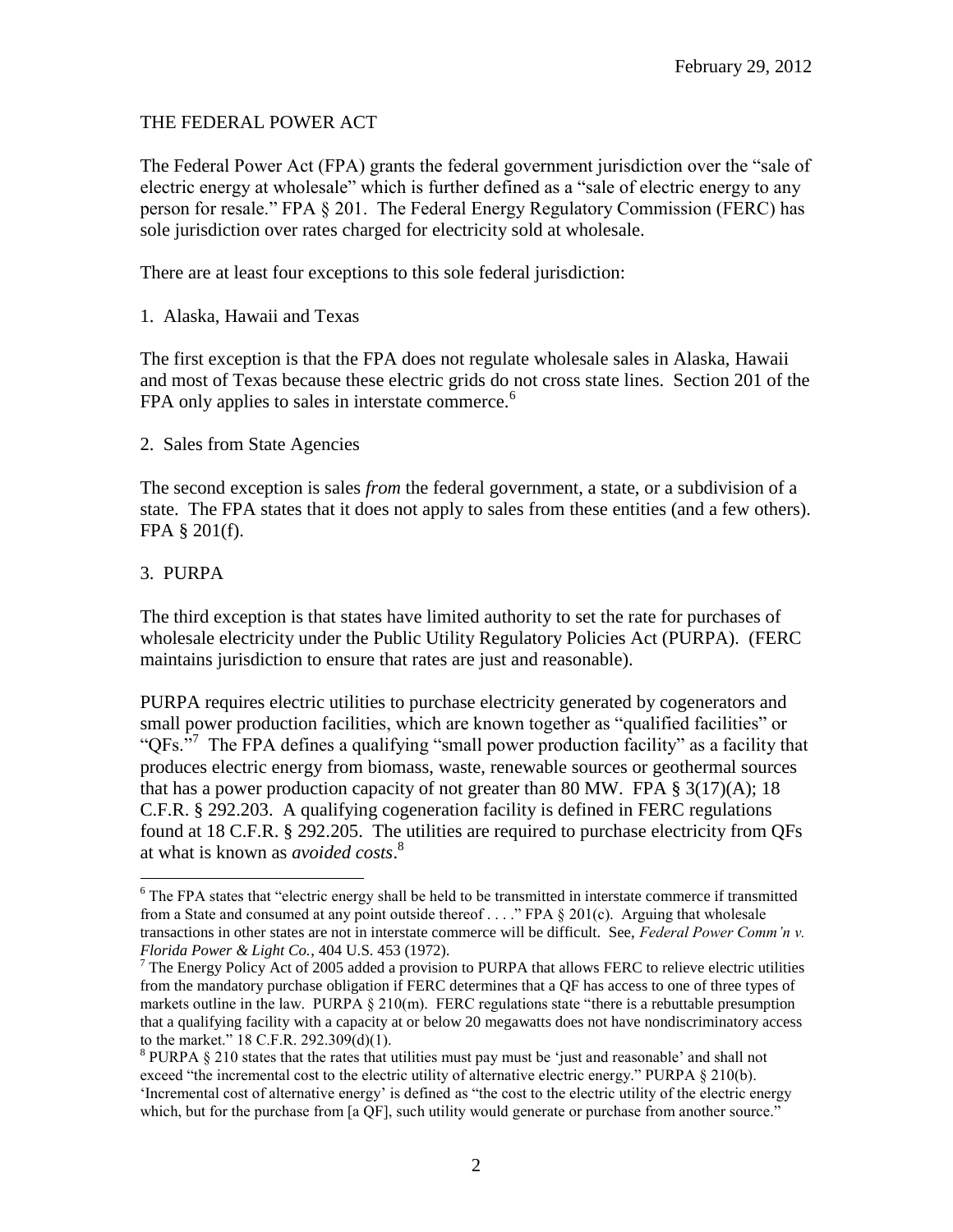*Avoided costs* means "the incremental costs to an electric utility of electric energy or capacity or both which, but for the purchase from the qualifying facility or qualifying facilities, such utility would generate itself or purchase from another source." 18 C.F.R. § 292.101(b)(6). In plain English, avoided costs is the cost the utility would have incurred to generate its own electricity or to buy electricity from another source instead of buying electricity from a QF.

States are charged with determining "avoided costs" for purchases from QFs. Traditionally, avoided cost rates have been set as the cost of the least expensive power and capacity the utility could purchase without regard to the source of the electricity that was generated. That means that in a state in which the law prohibits utilities from adding a coal-fired power plant as a new generation source, natural gas is likely to be the leastexpensive source of electricity that the utility could self-generate or go out and purchase from a third party, and avoided cost will be set at the cost of natural gas. Traditional avoided cost rates were too low to be used to implement a strong FIT.

However, a recent decision by FERC makes it clear that a state can make separate avoided cost calculations if the utility is required to procure electricity from different sources. 9 FERC"s decision in *California Public Utilities Commission*, 133 FERC ¶ 61,059 (October 21, 2010), clarified by FERC in its order denying rehearing, *[California](http://elibrary.ferc.gov/idmws/common/OpenNat.asp?fileID=12539290)  [Public Utilities Commission,](http://elibrary.ferc.gov/idmws/common/OpenNat.asp?fileID=12539290)* 134 FERC ¶ 61,044 (January 20, 2011) makes it clear that if a state requires utilities to purchase electricity from renewable sources, it may set avoided costs for the types of electricity that the utility must procure. Thus, if a state *requires utilities to purchase* 30 MW of electricity generated on solar photovoltaic (solar PV) systems with a total capacity of 10 kW or less, and 100 MW of electricity from solar PV systems between 10 kW and 100 kW, then the state should be able to set separate avoided costs for each of these categories and require utilities to purchase the electricity at that rate (until the utility has met each of these procurement requirements). If a state requires utilities to supply 30% of its electricity from renewable sources, then the state could set avoided cost at the rate needed to cover the least expensive eligible renewable source (this rate would apply only to sales needed to procure the 30%).

If a state is implementing a FIT following the formula described by FERC in the October, 2010 and January, 2011 orders, it would need to implement it under PURPA and sellers would need to be QFs.

#### OUTSIDE THE FEDERAL POWER ACT

 $\overline{a}$ 

There is also at least one way for a state to implement a FIT outside of these exceptions to the FPA without federal preemption. FERC has made it clear that renewable energy

The regulations implementing PURPA state that "avoided costs" means the "incremental costs." 18 C.F.R. § 292.101(b)(6). Most people use the term "avoided costs."

 $\frac{9}{9}$  The recent FERC orders may have opened up other paths as well.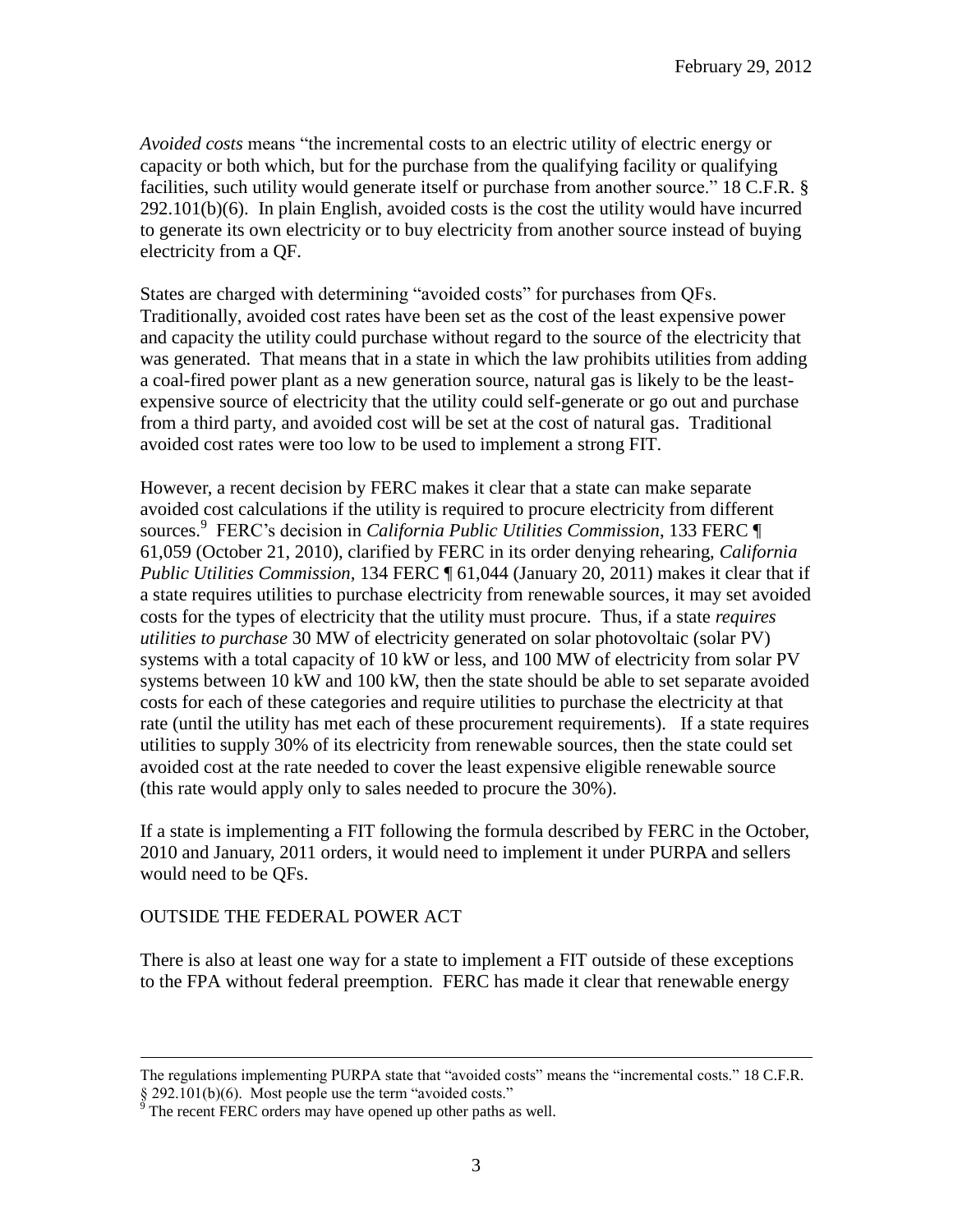certificates ( $RECs$ )<sup>10</sup> have been created by the states and that the market for the RECs is controlled by the states. States have the authority to set the price for a REC. A FERC order states, "RECs are created by the States. They exist outside the confines of PURPA. . . . States, in creating RECs, have the power to determine who owns the REC in the initial instance, and how they may be sold or traded . . . ." *American Ref-Fuel Company*, 105 FERC 61,004 (October 1, 2003).<sup>11</sup> Therefore, a FIT could be designed so that a utility would have to purchase the electricity at avoided cost and purchase the accompanying REC at a price set by the state. Avoided cost could be traditional avoided cost rates if there is no renewable energy procurement requirement, or differentiated rates if there is a state procurement requirement in place. The seller would have to be a QF. Of course, this would only apply to a state that has created renewable energy credits or creates them as part of this process.

## OTHER NOTES RELATED TO FEDERAL PREEMPTION

## NET METERING

Net metering, a program that allows people to install renewable energy generating facilities and use the electricity on-site before sending any excess to the grid, and take electricity from the grid when they need more than they produce, can look like a wholesale transaction that would be preempted by federal law, but it is not. The Energy Policy Act of 2005 encouraged states to consider adopting net metering programs and many states have. Now some states are looking at enhanced net metering programs instead of instituting a true FIT. One reason for that is that FERC has said that as long as the generator does not generate more than it uses, the Commission will not assert jurisdiction over the program.<sup>12</sup> Net metering programs will not stimulate the market like a FIT. $^{13}$ 

## LONG TERM CONTRACTS

 $\overline{a}$ 

<sup>&</sup>lt;sup>10</sup> The Environmental Protection Agency (EPA) explains that "[a] REC (pronounced: rěk) represents the property rights to the environmental, social, and other nonpower qualities of renewable electricity generation. A REC, and its associated attributes and benefits, can be sold separately from the underlying physical electricity associated with a renewable-based generation source. EPA Green Power Partnership, "What is a REC?" http://www.epa.gov/greenpower/gpmarket/rec.htm.

<sup>&</sup>lt;sup>11</sup> The recent FERC orders mentioned above also note that compensation for the environmental attributes of electricity generated can be paid through purchase of a REC. See, for example: *California Public Utilities Commission*, 133 FERC ¶ 61,059 (October 21, 2010) at para. 31.

<sup>&</sup>lt;sup>12"</sup>The Commission has explained that net metering is a method of measuring sales of electric energy. Where there is no net sale over the billing period, the Commission has not viewed its jurisdiction as being implicated; that is, the Commission does not assert jurisdiction when the end-use customer that is also the owner of the generator receives a credit against its retail power purchases from the selling utility. Only if the end-use customer participating in the net metering program produces more energy than it needs over the applicable billing period, and thus is considered to have made a net sale of energy to a utility over the applicable billing period, has the Commission asserted jurisdiction." Sun Edison, LLC., 129 FERC ¶ 61,146 (Nov. 19, 2009), para. 18 (footnotes omitted).

<sup>&</sup>lt;sup>13</sup> See for example, Implementation Options and Recommendations for Net Metering and Feed-In Tariffs for Distributed Generation and Renewable Energy Sources within the European Union, May 2007, http://cleanenergysolutions.org/node/1370.